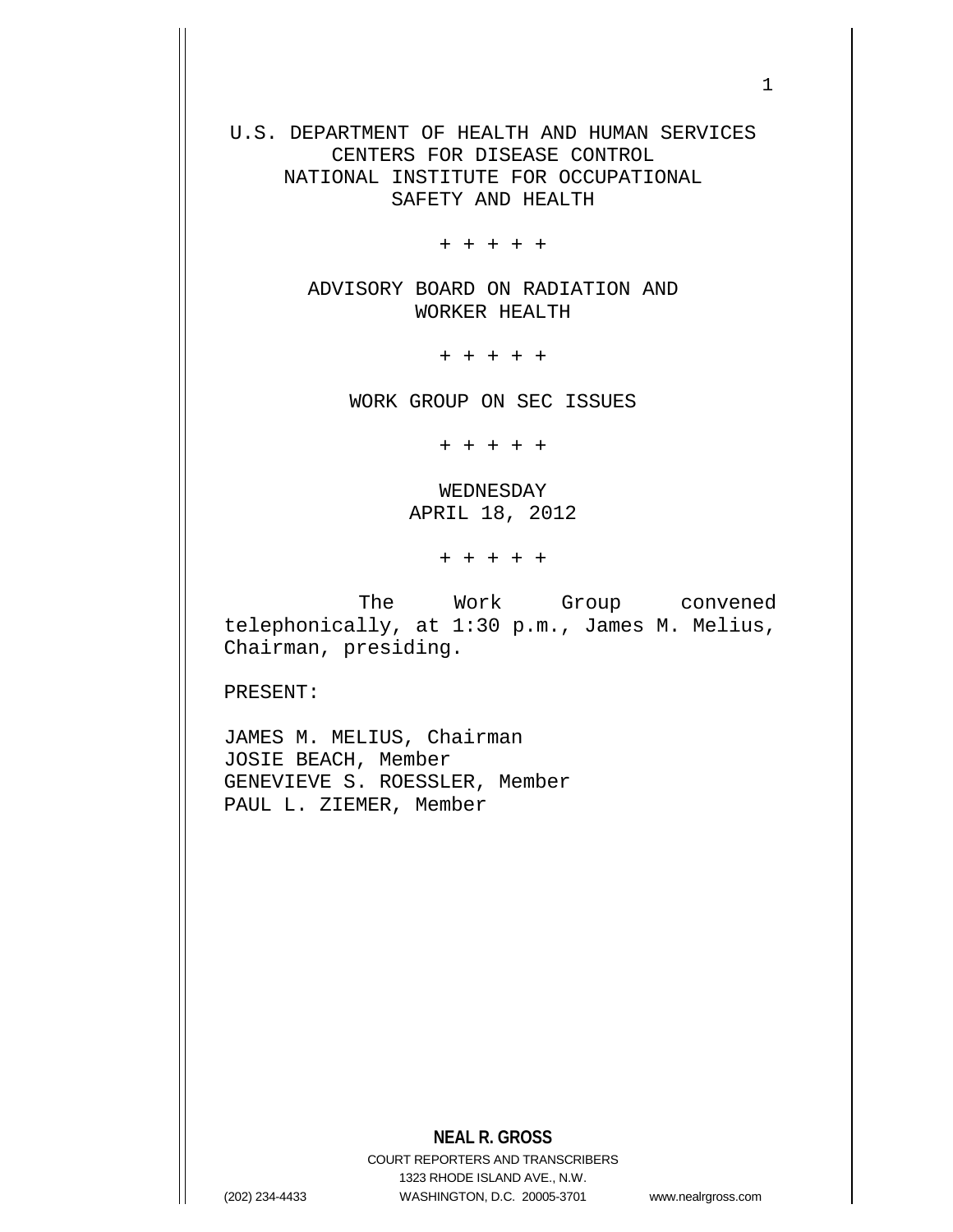ALSO PRESENT:

TED KATZ, Designated Federal Official TERRIE BARRIE STU HINNEFELD, DCAS JENNY LIN, HHS JOHN MAURO, SC&A DAN MCKEEL JIM NETON, DCAS LAVON RUTHERFORD, DCAS JOHN STIVER, SC&A

## **NEAL R. GROSS**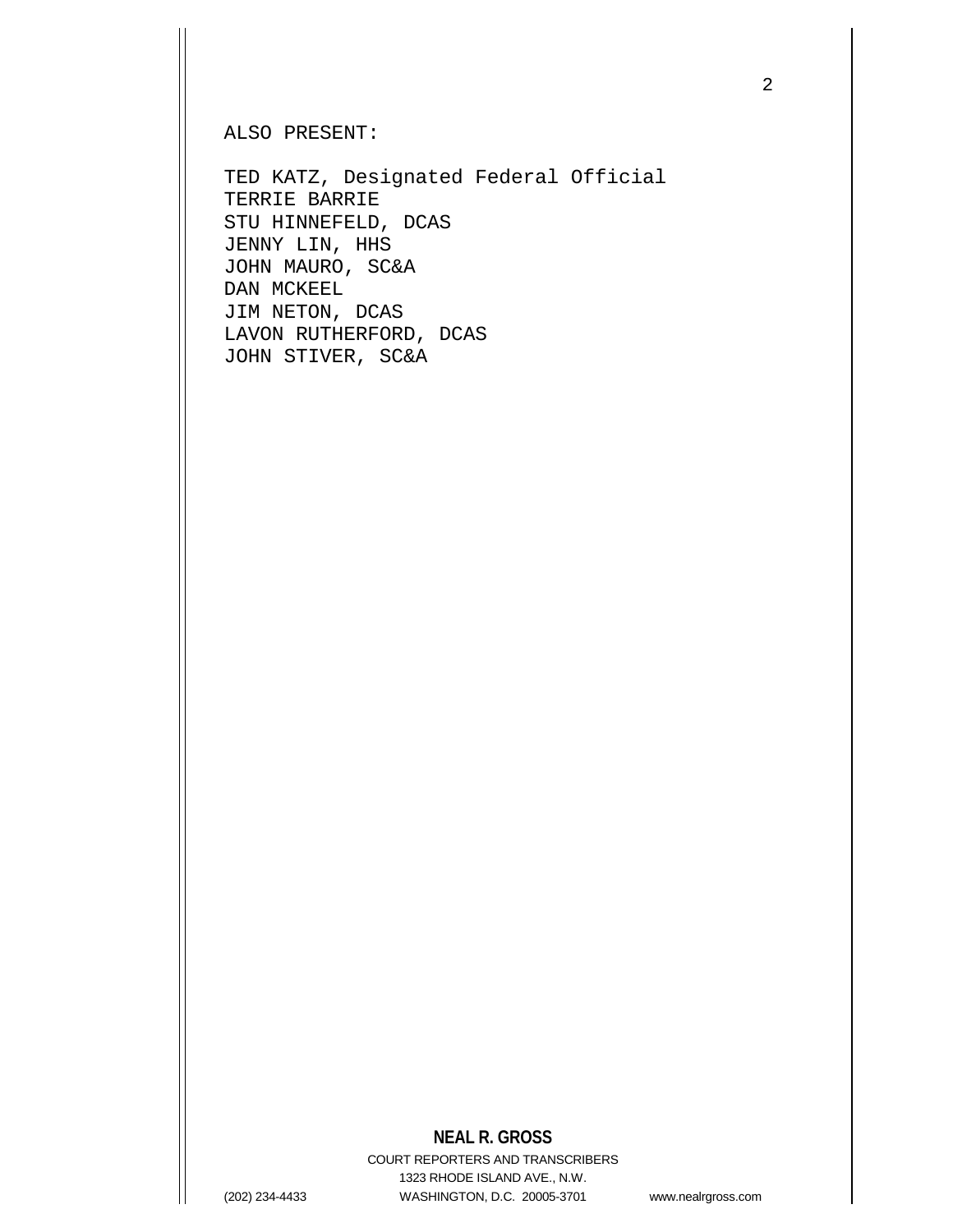**NEAL R. GROSS** COURT REPORTERS AND TRANSCRIBERS 1323 RHODE ISLAND AVE., N.W. (202) 234-4433 WASHINGTON, D.C. 20005-3701 www.nealrgross.com 1| P-R-O-C-E-E-D-I-N-G-S  $2 \mid 1:35 \text{ p.m.}$ 3 MR. KATZ: Okay, it's about time,  $4$  so let's get started with roll call. It's the 5 Advisory Board on Radiation and Worker Health,  $\delta$  it's the SEC Issues Work Group.  $7$  (Roll call.) 8 MR. KATZ: Okay then, as I said, 9 the agenda's posted on the website. It's very 10 simple, one issue. And Jim, it's your agenda. [11] CHAIRMAN MELIUS: Welcome, 12 everybody. And what we had talked about at our 13 last Board meeting when we were discussing the 14 implementation of NIOSH's ten year review 15 recommendations, one of those recommendations 16 had to do with developing a definition, at 17 least an operational definition, for 18 sufficient accuracy, which has been an issue 19 that's come up repeatedly in the Board's 20 review of the SEC evaluations. 21 and we were a little unclear what 22 was the best place within the Board, how the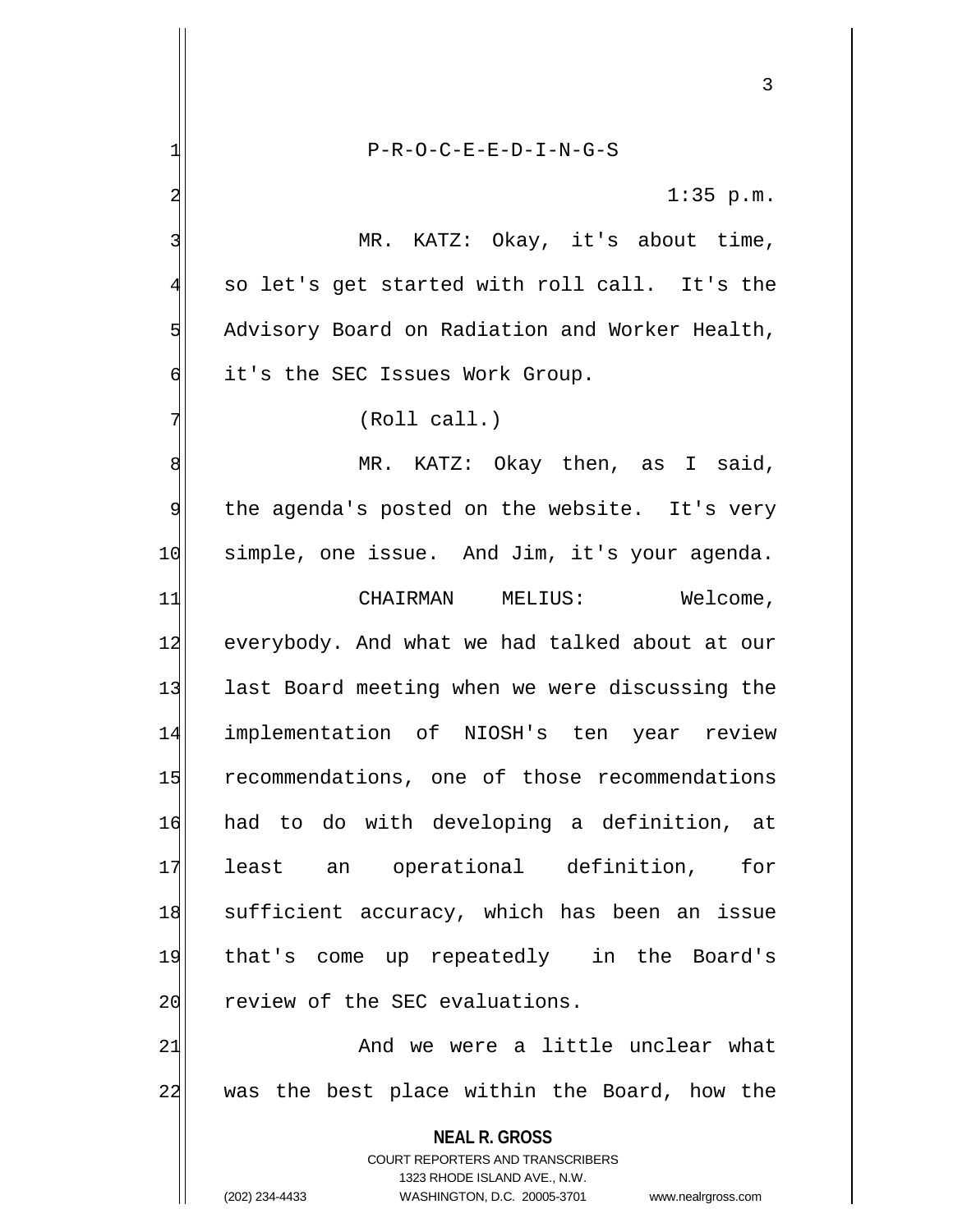1 Board should approach this. And so, really  $2$  what I want to do, and I don't expect this to 3 be a very long conference call today, but is 4 for us to see where NIOSH is in terms of 5 working on this issue.

6 6 And secondly then, talking to some 7 of the Work Group about how we might approach 8 it and who should be involved from the Board 9 or if there's anything we want our contractor 10 to start working on at this point in that. 11 So, Jim Neton, do you want to let us know 12 where you are with this issue?

13 DR. NETON: I could. I was hoping 14 Stu might take the lead on that. Stu, are you 15 on the phone yet? Okay.

16 CHAIRMAN MELIUS: Stu's decided 17 you are.

18 DR. NETON: I guess so. We have 19 started, as part of our matrix of these action 20 items that we've developed out of the ten year 21 review, and it was a two part approach to  $22$  this.

**NEAL R. GROSS**

COURT REPORTERS AND TRANSCRIBERS 1323 RHODE ISLAND AVE., N.W. (202) 234-4433 WASHINGTON, D.C. 20005-3701 www.nealrgross.com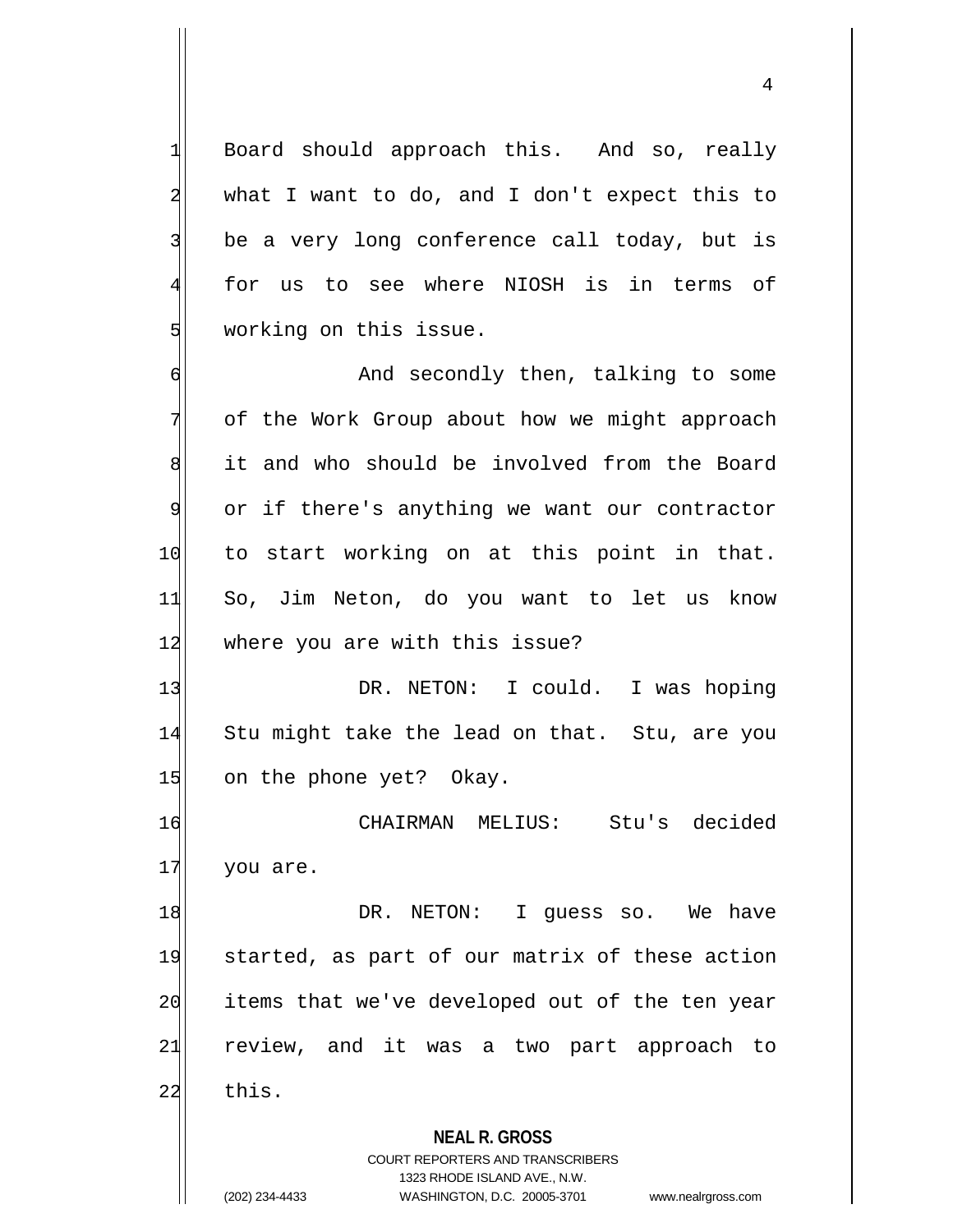**NEAL R. GROSS** COURT REPORTERS AND TRANSCRIBERS 1323 RHODE ISLAND AVE., N.W. (202) 234-4433 WASHINGTON, D.C. 20005-3701 www.nealrgross.com 1 One is to establish a review 2 matrix looking at previous SEC decisions for 3 examples of how past decisions were made. And  $4$  that might inform us as to where we currently  $5$  stand with sufficient accuracy, at least from  $\delta$  a case history perspective. 7 And then from that we were going 8 to develop a series of paragraphs to define 9 some aspects of a definition, based on what we 10 gleaned from where we think the case history 11 informed us. 12 That's being worked on. But, 13 honestly, I have not been doing that 14 personally. I'm not familiar with where we 15 are status-wise. But that's the approach that 16 we've adopted. 17 CHAIRMAN MELIUS: Who's handling 18 that for NIOSH, it's LaVon or Stu? 19 **DR.** NETON: Stu had the action 20 item on the matrix. I'm not sure who would  $21$  have been doing that. 22 MR. RUTHERFORD: I can up-date it.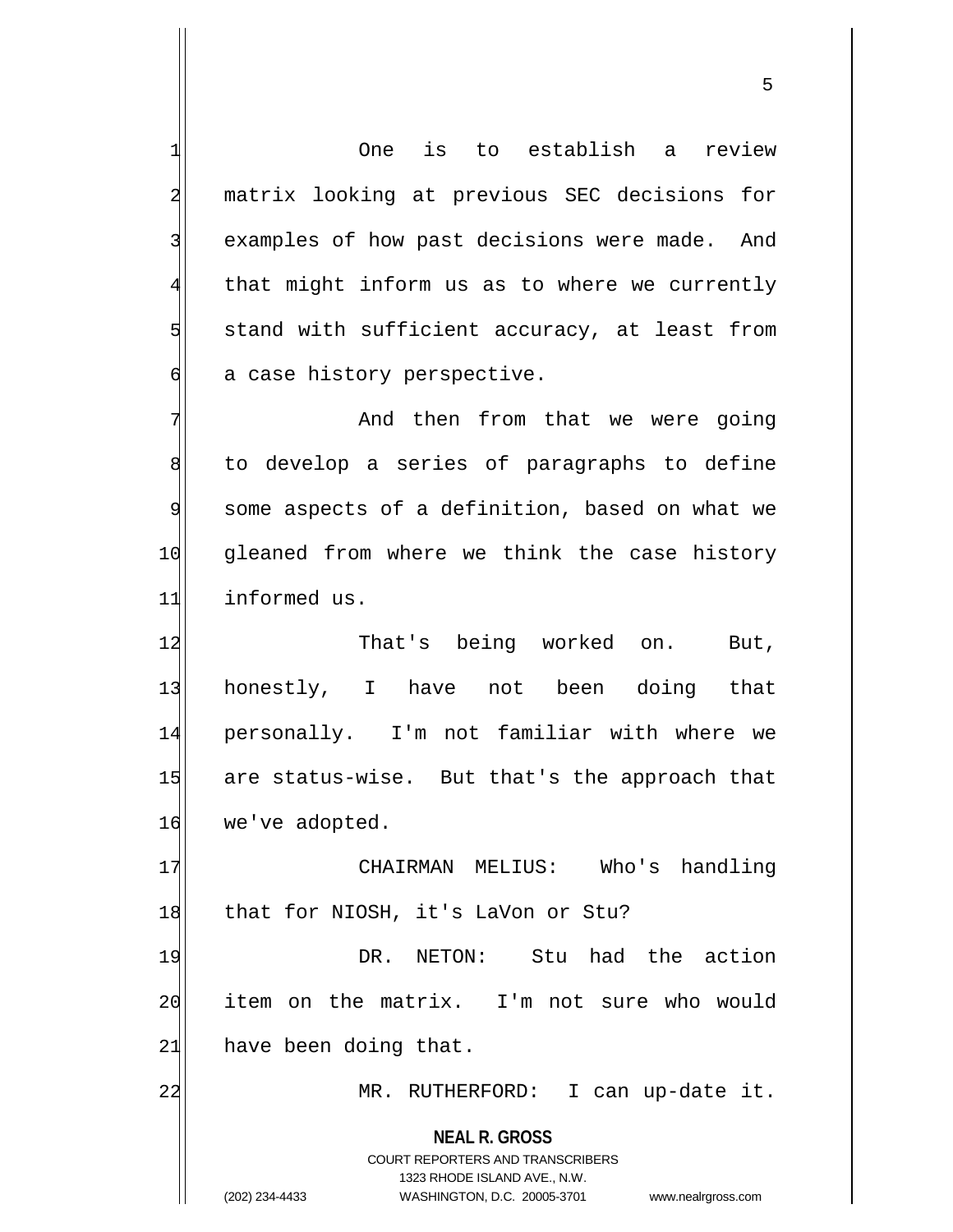$1$  This is LaVon, I can up-date it a little bit. 2 We have pretty much pulled together most of 3 the decisions from previous SECs. And we 4 actually had already had that in place. So  $5$  we've got a pretty good start on that portion  $\mathsf{d}$  of it.

 $7$  The other portion of it, the 8 paragraphs, I know nothing about that at this 9 point. And I can tell you the matrix itself, 10 with past decisions, is well on its way.

11 CHAIRMAN MELIUS: Well, LaVon, I 12 should tell you that when I talked to Stu the 13 other day about something else we talked very 14 briefly about this meeting. And he threw you 15 in also. So I didn't hear you in the 16 background or I would have put you on the spot 17 first.

18 MR. HINNEFELD: Dr. Melius, this 19 is Stu Hinnefeld.

21 MR. HINNEFELD: Time got away from 22 me for a little bit there. I didn't realize

20 CHAIRMAN MELIUS: Oh, yes, okay.

**NEAL R. GROSS** COURT REPORTERS AND TRANSCRIBERS

1323 RHODE ISLAND AVE., N.W.

(202) 234-4433 WASHINGTON, D.C. 20005-3701 www.nealrgross.com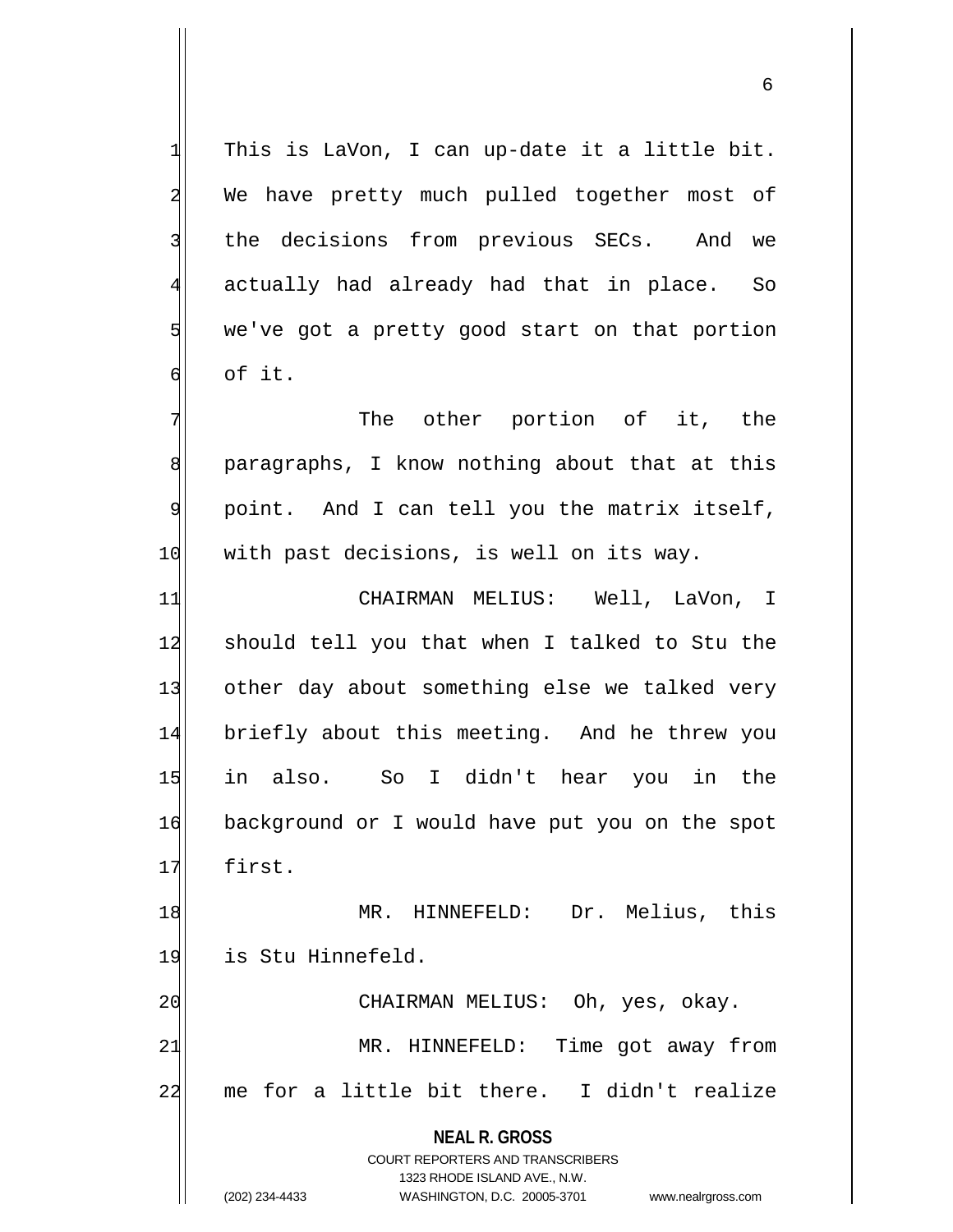$1$  it was 1:30, I'm sorry.

| $\overline{\mathbf{c}}$ | CHAIRMAN MELIUS: That's okay. We                                                                                                                                       |
|-------------------------|------------------------------------------------------------------------------------------------------------------------------------------------------------------------|
| $\overline{3}$          | started more quickly than we usually do.                                                                                                                               |
| $\overline{4}$          | LaVon or Stu, whoever, Jim, do you have a time                                                                                                                         |
| 5                       | table for when this matrix might be available?                                                                                                                         |
| 6                       | MR. RUTHERFORD: I'll jump in on                                                                                                                                        |
| 7                       | this, Stu. I think the matrix itself, that                                                                                                                             |
| $\boldsymbol{8}$        | with the past decisions, that will be                                                                                                                                  |
| 9                       | available, I would say, probably by the Board                                                                                                                          |
| 10                      | meeting, close to the Board meeting anyway.                                                                                                                            |
| 11                      | CHAIRMAN MELIUS: Okay.                                                                                                                                                 |
| 12                      | MR. RUTHERFORD: Because, to be                                                                                                                                         |
| 13                      | honest with you, we ran with this. The                                                                                                                                 |
| 14                      | decisions that we made on previous SEC                                                                                                                                 |
| 15                      | petitions, we pulled them together into a SEC                                                                                                                          |
| 16                      | petition matrix a long time ago.                                                                                                                                       |
| 17                      | It's just now we're going through                                                                                                                                      |
| 18                      | trying to determine, we need to determine                                                                                                                              |
| 19                      | whether the details there, to really see our                                                                                                                           |
| 20                      | decisions that were made, as well as we need                                                                                                                           |
| 21                      | to for this.                                                                                                                                                           |
| 22                      | So I'm going to work with Stu and                                                                                                                                      |
|                         | <b>NEAL R. GROSS</b><br><b>COURT REPORTERS AND TRANSCRIBERS</b><br>1323 RHODE ISLAND AVE., N.W.<br>(202) 234-4433<br>WASHINGTON, D.C. 20005-3701<br>www.nealrgross.com |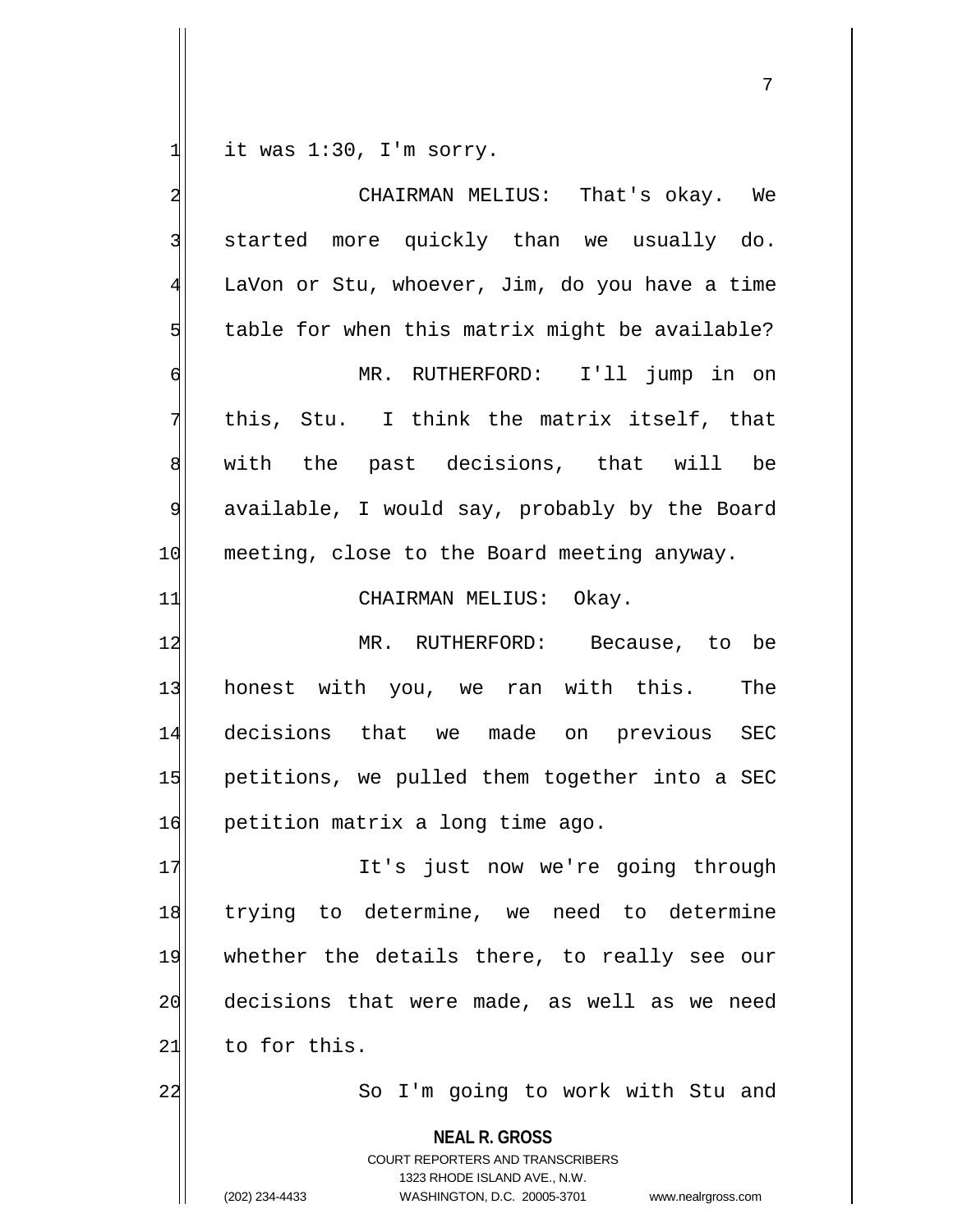$1$  Jim on that, to take a look at that, and to 2 see if we need to pull in more detail or not.

3 | CHAIRMAN MELIUS: Personally, I  $4$  think that's a good way of starting on this.  $5$  Because I think that it would allow you to 6 classify the decisions and see, in what 7 circumstances, how the issue of sufficient 8 accuracy comes up in terms of making SEC 9 decisions, both from the NIOSH perspective as 10 well as the Board.

11 and again, I don't know where you 12 are with it. But it might be interesting to 13 identify where the basis for the SEC decision 14 recommendation by NIOSH, and then if the Board 15 didn't agree with that decision, where were 16 the issues for the Board. And from what cases 17 was sufficient accuracy a factor in the 18 Board's disagreement with NIOSH?

19 And otherwise it's usually very 20 straight forward because there's usually a 21 history. And there's more information that 22 comes up and it's complicated. But it would

> **NEAL R. GROSS** COURT REPORTERS AND TRANSCRIBERS 1323 RHODE ISLAND AVE., N.W. (202) 234-4433 WASHINGTON, D.C. 20005-3701 www.nealrgross.com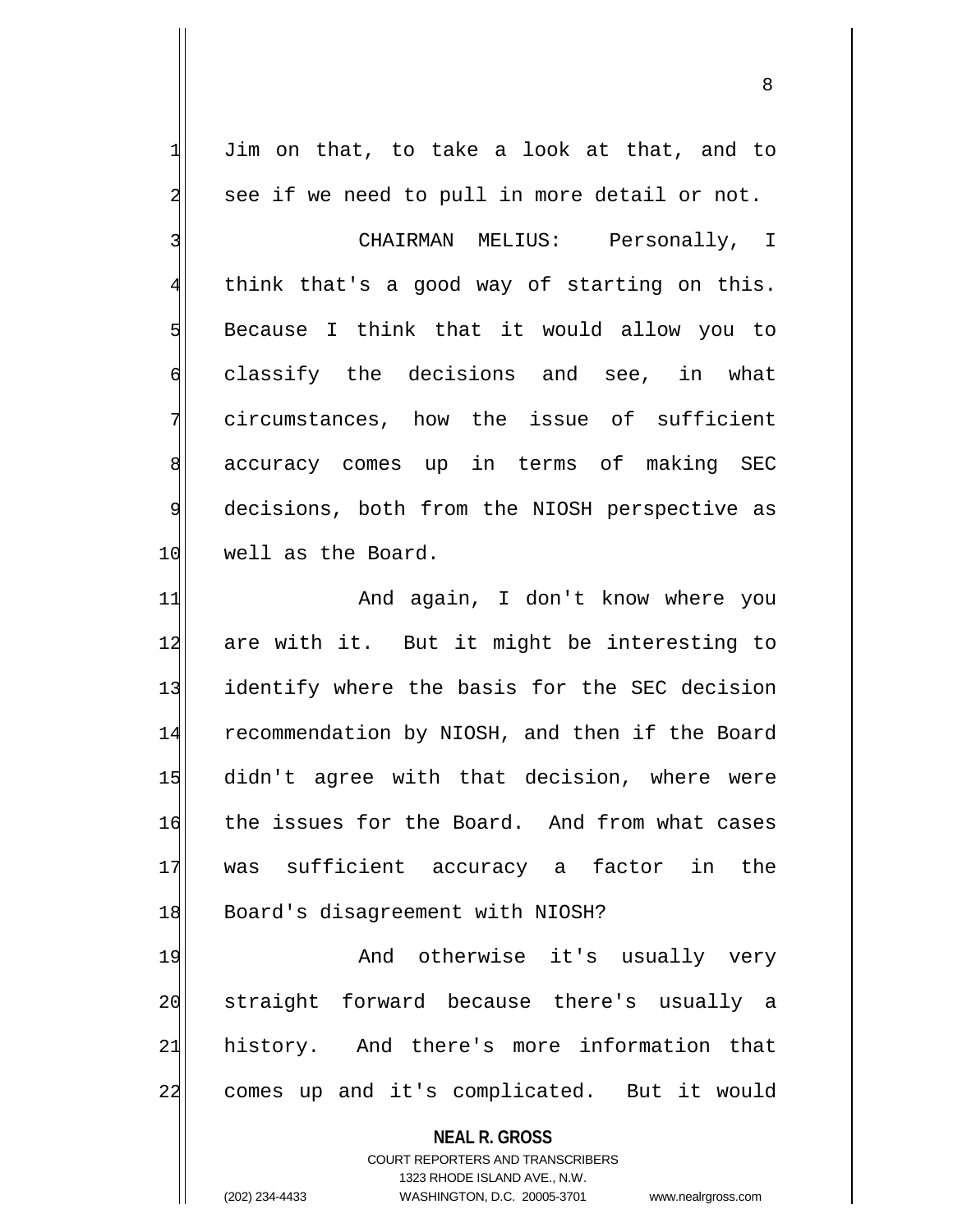$1$  seem to me that would help to identify where  $2$  we're having the most difficulty.

3<sup>|</sup> MR. HINNEFELD: This is Stu. If I 4 could just offer, the volume of the material  $5$  is a difficult thing here and the 6 understanding in a particular case, 7 particularly where we've had one opinion and 8 the Board had a different opinion about 9 feasibility of dose reconstruction.

10 That sometimes takes a lot of 11 careful study to really remember and pull back 12 up and summarize the heart of the issues 13 there.

14 And so it's a little time 15 intensive to, once we've got these things 16 entered, it's a little time intensive to 17 really understand and put some sort of 18 interpretation on each of these. So that's 19 the difficult part about this.

20 CHAIRMAN MELIUS: I can see that.  $21$  And I'll even think that, even before you've 22 reached the interpretation section, because

> **NEAL R. GROSS** COURT REPORTERS AND TRANSCRIBERS

1323 RHODE ISLAND AVE., N.W. (202) 234-4433 WASHINGTON, D.C. 20005-3701 www.nealrgross.com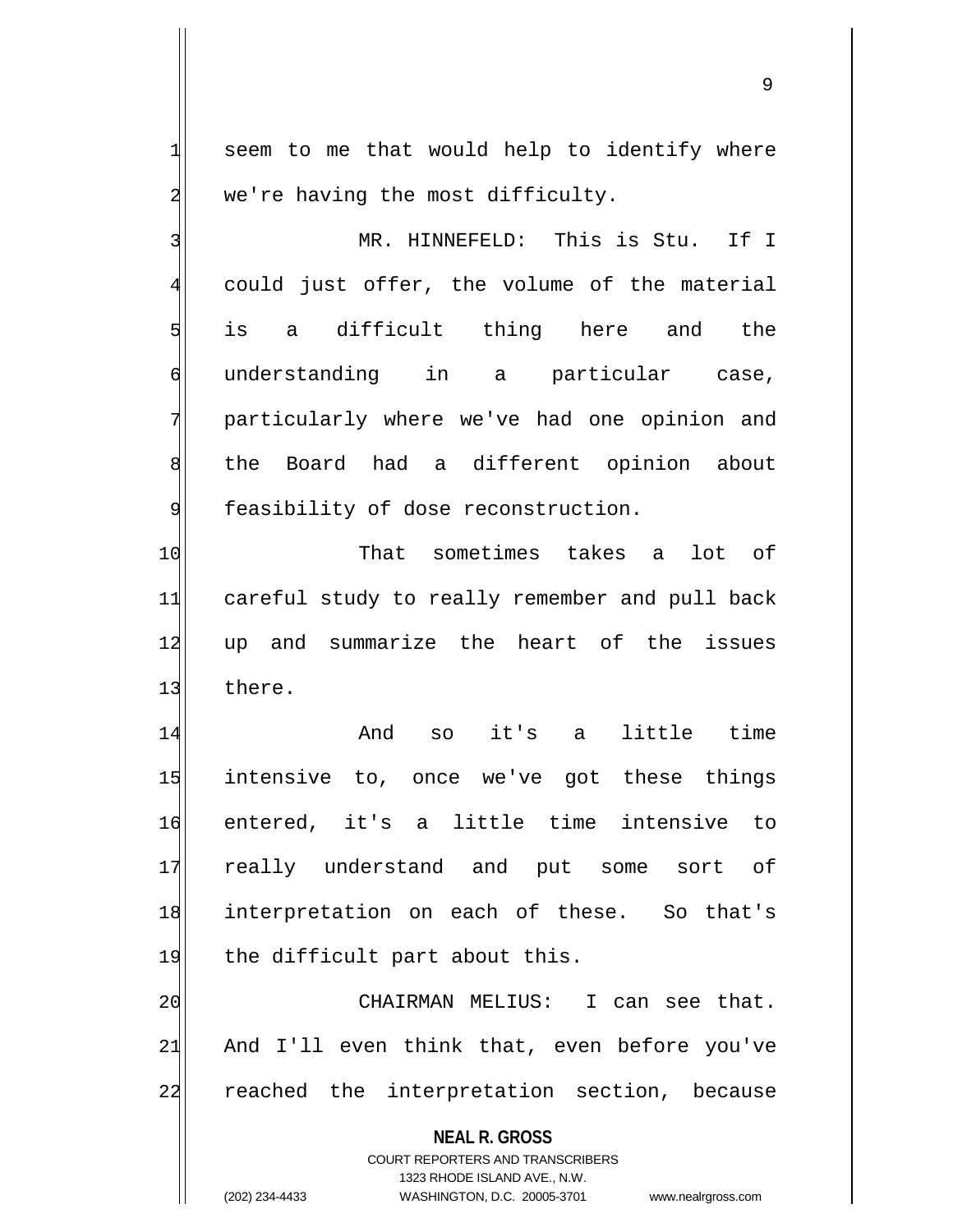**NEAL R. GROSS** COURT REPORTERS AND TRANSCRIBERS 1323 RHODE ISLAND AVE., N.W. 1 even where you've identified the broad 2 outlines of where there was a difference, it 3 would be helpful to just discuss those. 4 Because your recollection may 5 differ from ours and other factors. I mean, 6 these are complicated decisions. But I think 7 having the matrix also allows you to go back 8 and say, well, this is where we agreed and 9 this is a similar situation. What's the 10 difference between the two? 11 MR. HINNEFELD: Right. 12 CHAIRMAN MELIUS: And I think it 13 would be helpful. Of course, other Work Group 14 Members have any comments on that? 15 MEMBER BEACH: Jim, this is Josie. 16 The one thought that really comes to mind is 17 having a really usable report. Because I 18 think, like Stu said, this is going to be a 19 lot of volume. So just having it in a way 20 that we can go through it is going to be 21 important. 22 MEMBER ROESSLER: This is Gen. I

(202) 234-4433 WASHINGTON, D.C. 20005-3701 www.nealrgross.com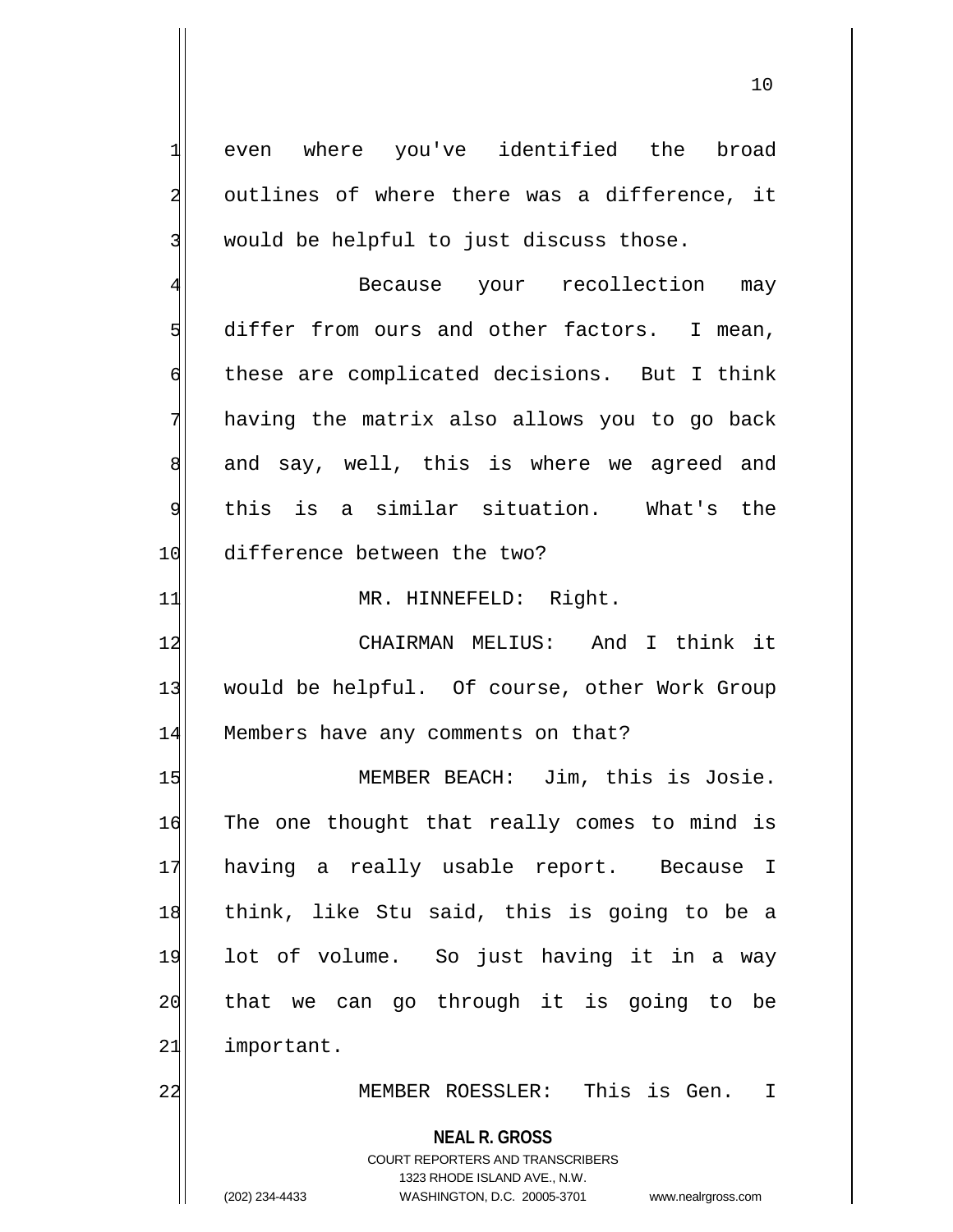1 think this matrix that they're putting 2 together is extremely important because I 3 think one of the things that we have to look 4 at is the uniformity or consistency of 5 decisions.

6 6 6 And in order to do that, we 7 certainly have to go back in time and look to  $\| \cdot \|$  see, first of all, if they were consistent 9 from one place to another and then whether we 10 can derive something to apply that consistency 11 to the future.

12 CHAIRMAN MELIUS: Yes, and what 13 factors went into how the decision was made 14 from one incidence to another. Paul, do you 15 have any comments?

16 MEMBER ZIEMER: Yes. One thing  $17$  that I'm wondering is once we've done that, 18 and that certainly will help us understand 19 those issues, but at some point it might turn 20 up, then, to be helpful if there's a  $21$  formalization of what we actually mean.

22 and 1t turns out to be very difficult

**NEAL R. GROSS** COURT REPORTERS AND TRANSCRIBERS 1323 RHODE ISLAND AVE., N.W.

(202) 234-4433 WASHINGTON, D.C. 20005-3701 www.nealrgross.com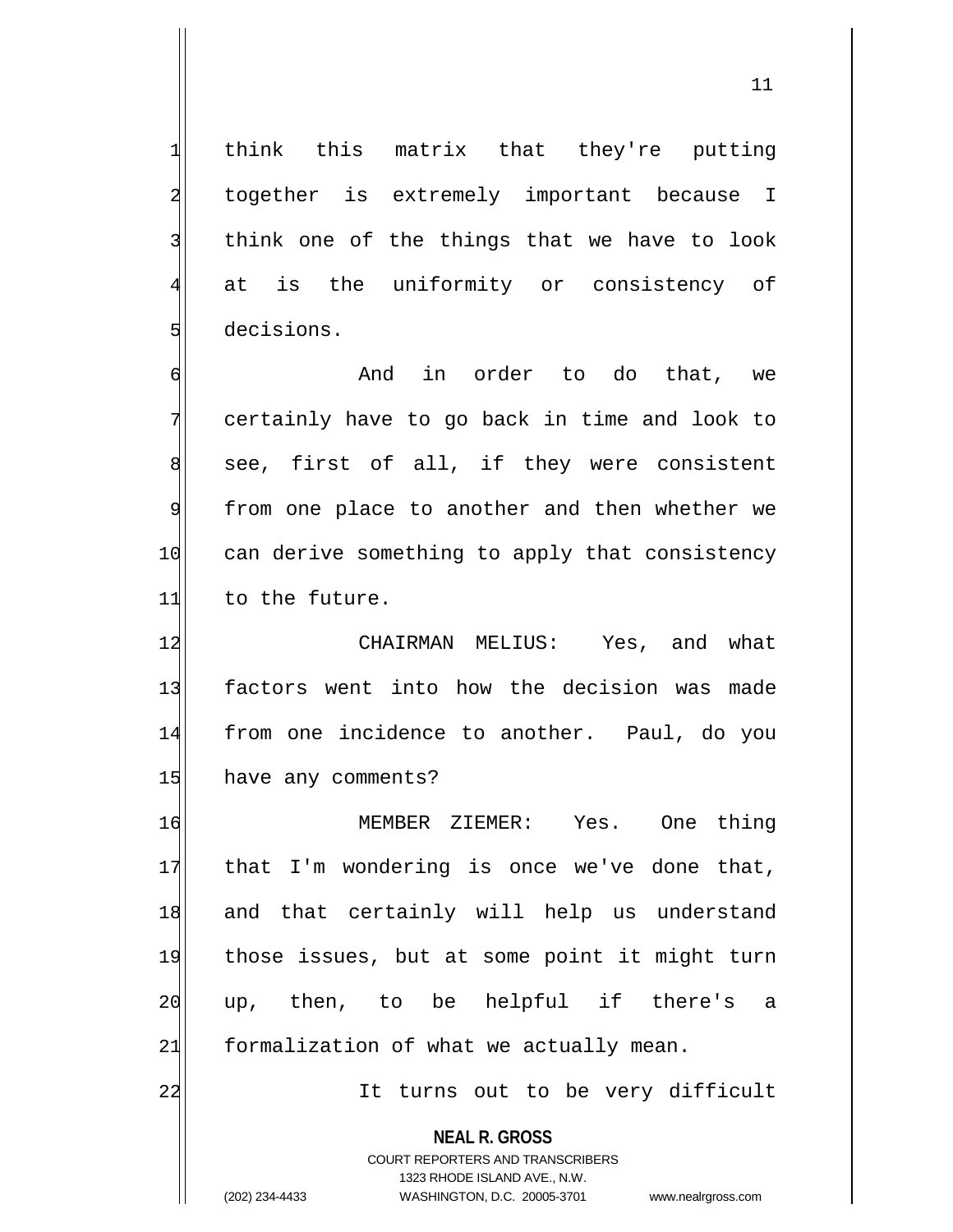$1$  because the accuracy that we're talking about 2 here is quite different from the usual 3 definition of accuracy in mathematics, 4 particularly since we had the one side of the 5 | number is based on bounding.

6 6 And the other side of the number 7 you can't go below what you think the true 8 value is. So it's an interesting concept from 9 that point of view.

10 But it would be good if we can go 11 from seeing what we've done to formalizing, in 12 some way, what we really mean so that we can 13 compare future decisions against something 14 that's a little more like a gold standard 15 versus an intuitive.

16 CHAIRMAN MELIUS: Yes. I think 17 you have not only a little different approach 18 or use of accuracy and then you have the 19 qualifier in there of sufficient, which 20 loosens it up.

21 | MEMBER ZIEMER: What is it that 22 makes it sufficient in this application.

> **NEAL R. GROSS** COURT REPORTERS AND TRANSCRIBERS 1323 RHODE ISLAND AVE., N.W. (202) 234-4433 WASHINGTON, D.C. 20005-3701 www.nealrgross.com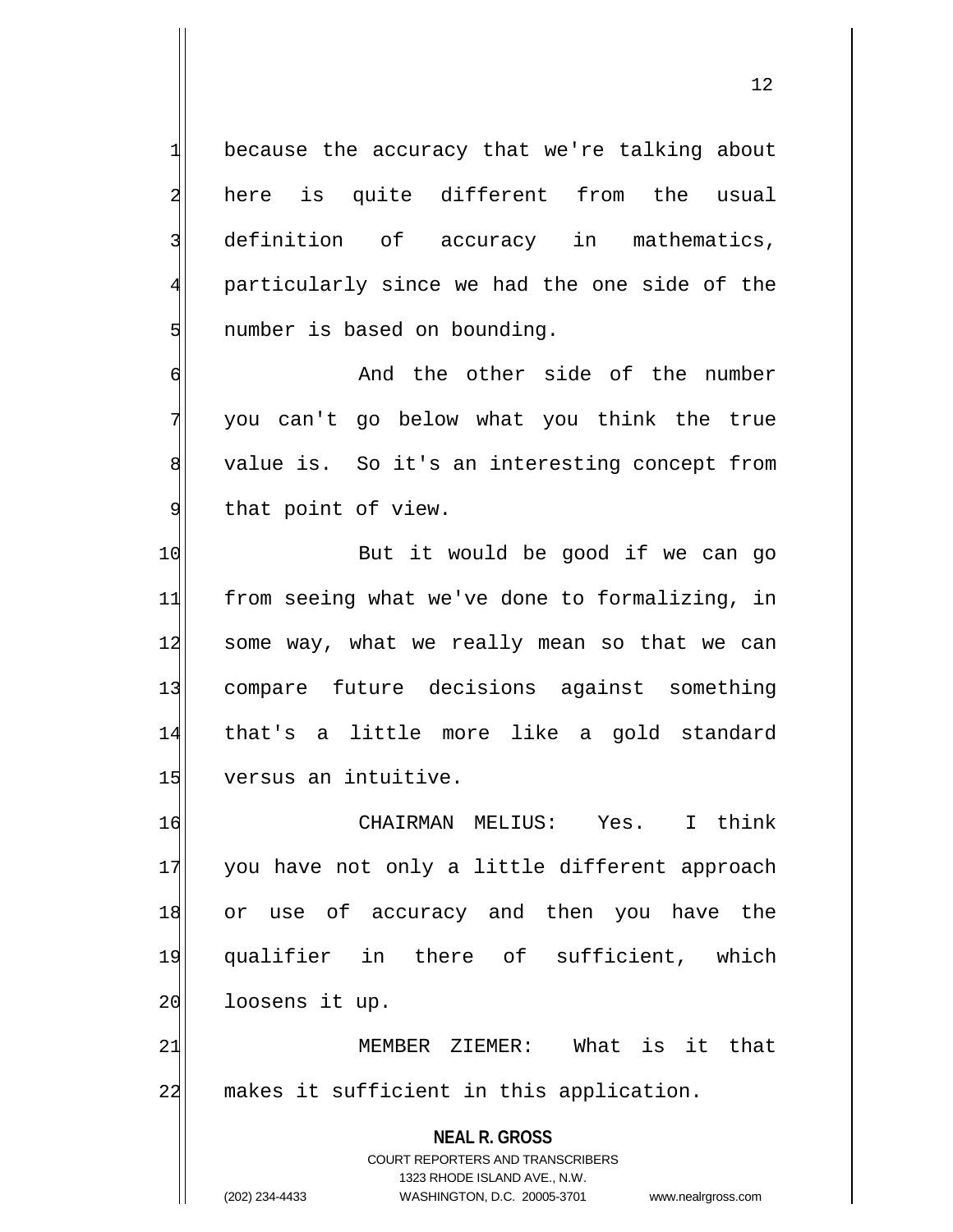1 CHAIRMAN MELIUS: Yes.

2 MEMBER ROESSLER: Jim, this is Gen. 3 I have an additional couple other thoughts. 4 As I think about sufficient accuracy, and  $5$  doing it properly, I think back to when this  $\phi$  whole program was put into place.

7 And whoever wrote this must have 8 had some idea as to what that meant. And I 9 don't even know who that was. But can we 10 elicit some of that background information to 11 see whether, in fact, we're following through 12 on what the intent of the program was.

13 MR. HINNEFELD: We do know the 14 author and I think we could get her to provide 15 us that kind of information. If you like that 16 in an oral discussion at some meeting at some  $17$  point or  $-$ 

18 MEMBER ROESSLER: I'm not talking 19 about the ten year review, I'm talking about--20 MR. HINNEFELD: The ten year review 21 author?

## 22 MEMBER ROESSLER: Pardon?

**NEAL R. GROSS**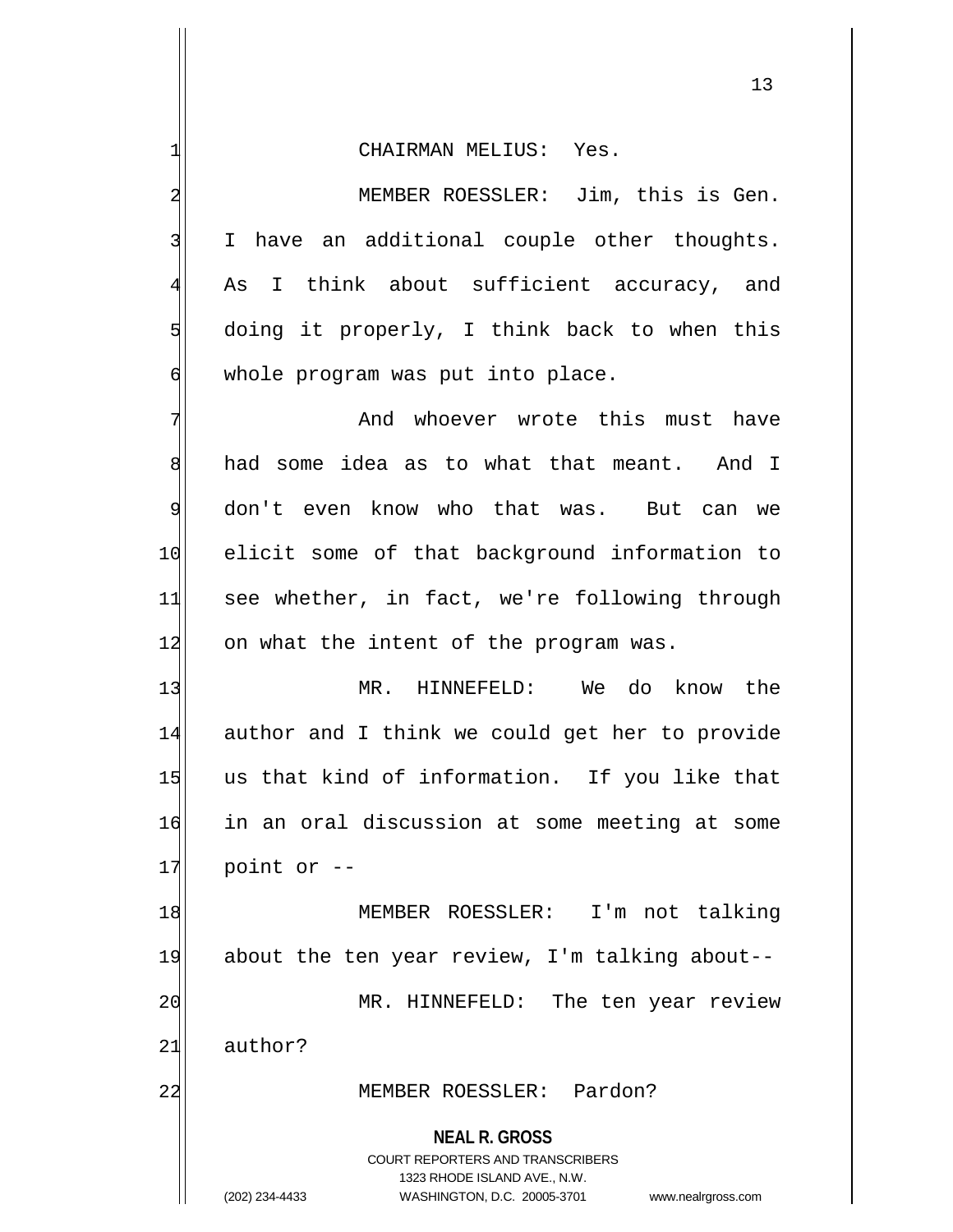1 MR. HINNEFELD: Is that who you're 2 talking about?

3 | MEMBER ROESSLER: No, I'm talking  $4$  back at the beginning  $-$ 

5 MEMBER ZIEMER: The original.

6 MEMBER ROESSLER: -- when the 7 program was put into place. Somebody sat down 8 and said here's how we're going to do it. And 9 then there's probably a case where you cannot 10 calculate dose and then came up with this 11 sufficient accuracy terminology.

12 I'm just wondering what the writer 13 or the writers of that original document 14 that's in the rule, what their thought was as  $15$  to how that should be done or what that means.

16 MR. HINNEFELD: You're talking 17 about the language that's in the rule then,  $18$  the  $-$ 

19 MEMBER ROESSLER: Yes.

20 | MR. HINNEFELD: -- regulation? 21 CHAIRMAN MELIUS: This is Jim 22 Melius. And Jim Neton, Paul and others, jump

> **NEAL R. GROSS** COURT REPORTERS AND TRANSCRIBERS

> > 1323 RHODE ISLAND AVE., N.W.

(202) 234-4433 WASHINGTON, D.C. 20005-3701 www.nealrgross.com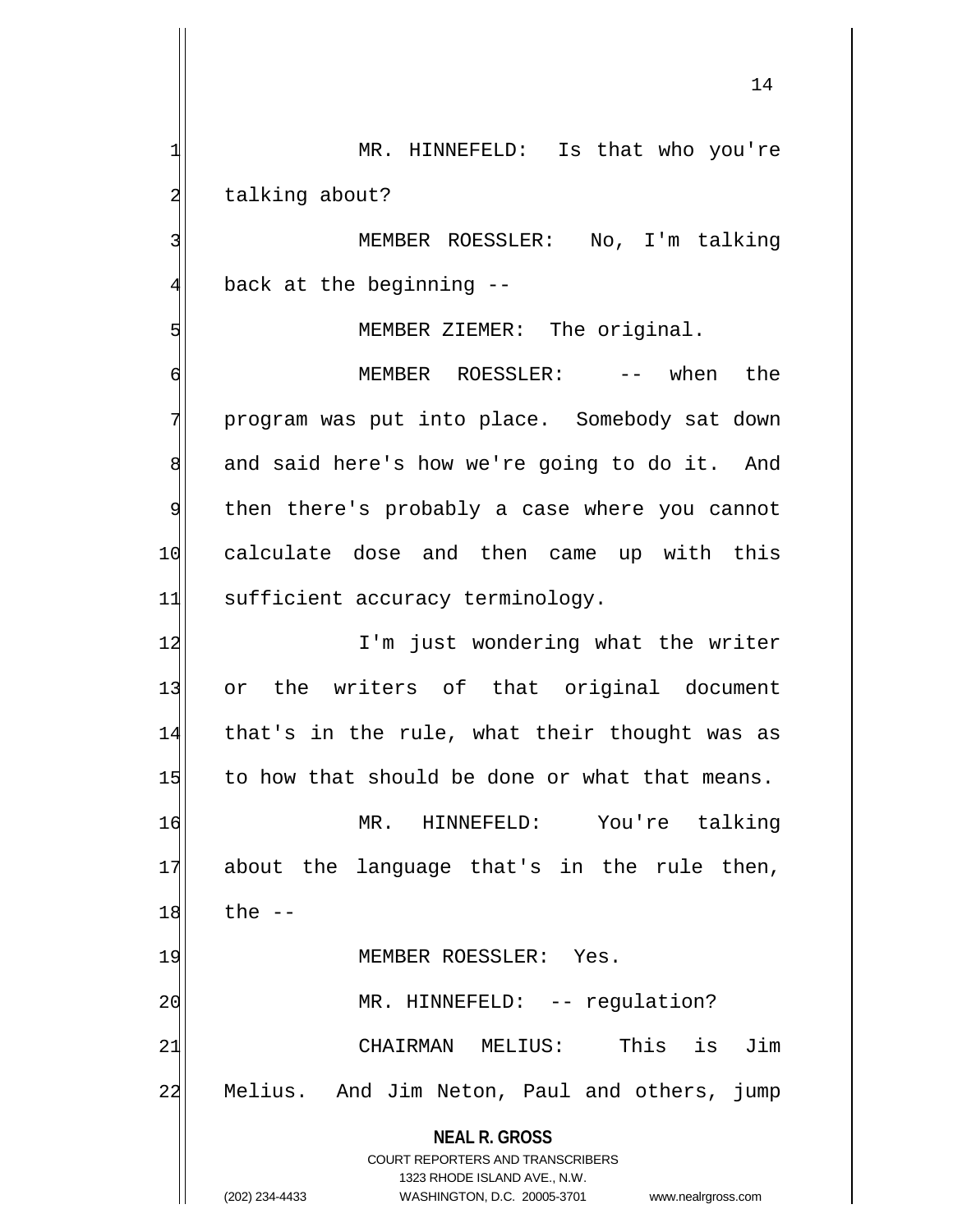$1$  in on this. But there's a sufficient accuracy 2 was in the law. And I don't believe that 3 | there's any background, at least helpful 4 background, on that in terms of Congressional 5 s intent or other language that helps to 6 interpret that.

7 And way back when the Board was 8 8 first meeting and NIOSH was developing the 9 | regulations on SECs and dose reconstruction, 10 we had fairly extensive discussions on this 11 issue and, I guess, how to implement it would  $12$  be a fair way of putting it.

13 and I know that NIOSH struggled 14 with that also, coming up with what was a way 15 of making that operational for the purposes of 16 making SEC evaluations, and really came up 17 with the bounding, that became at least part 18 of what was making that definition 19 operational.

20 But then we ended up with how to  $21$  then interpret what a plausible bound was. 22 And so we've, I think, gone back and forth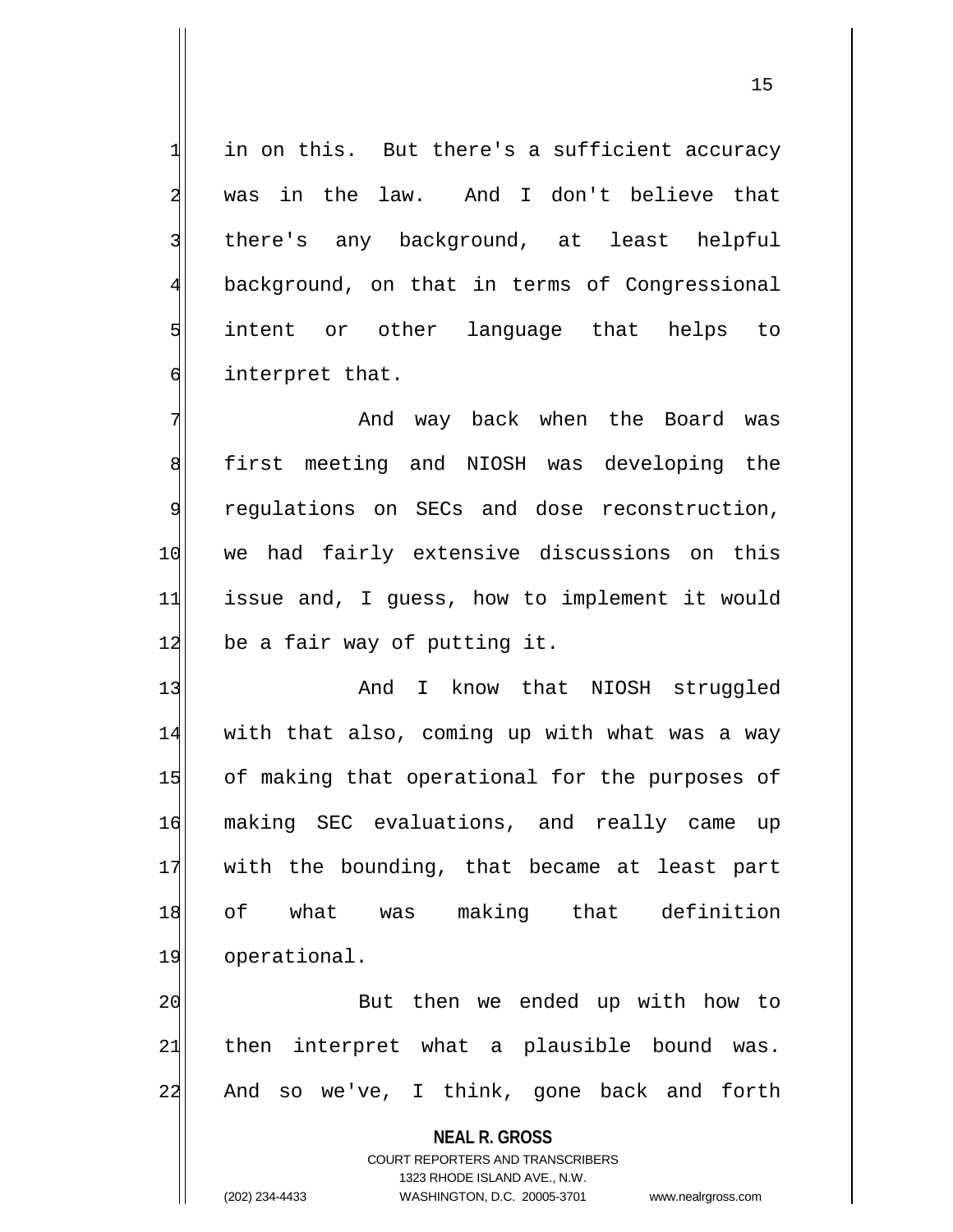**NEAL R. GROSS** COURT REPORTERS AND TRANSCRIBERS 1323 RHODE ISLAND AVE., N.W. 1 interchangeably between is it a plausible 2 upper bound or it's a surrogate for, in our 3 discussions, although it's in the regulation,  $4$  for sufficient accuracy. 5 So I hesitate to claim that our 6 initial discussions would be helpful now but 7 they might be. It's been obviously a long 8 while. It's ten years. And I certainly 9 haven't gone back and looked at those 10 discussions. 11 MEMBER ROESSLER: It might be good 12 to revisit them if we could find them. 13 CHAIRMAN MELIUS: They're there on 14 our website. 15 MEMBER ROESSLER: But to locate the 16 right spot. 17 MS. LIN: Dr. Melius, this is Jenny 18 Lin with HHS. 19 CHAIRMAN MELIUS: Yes? 20 MS. LIN: I think what you're  $21$  asking in terms of the regulatory history, I 22 think the very first place that we should look

(202) 234-4433 WASHINGTON, D.C. 20005-3701 www.nealrgross.com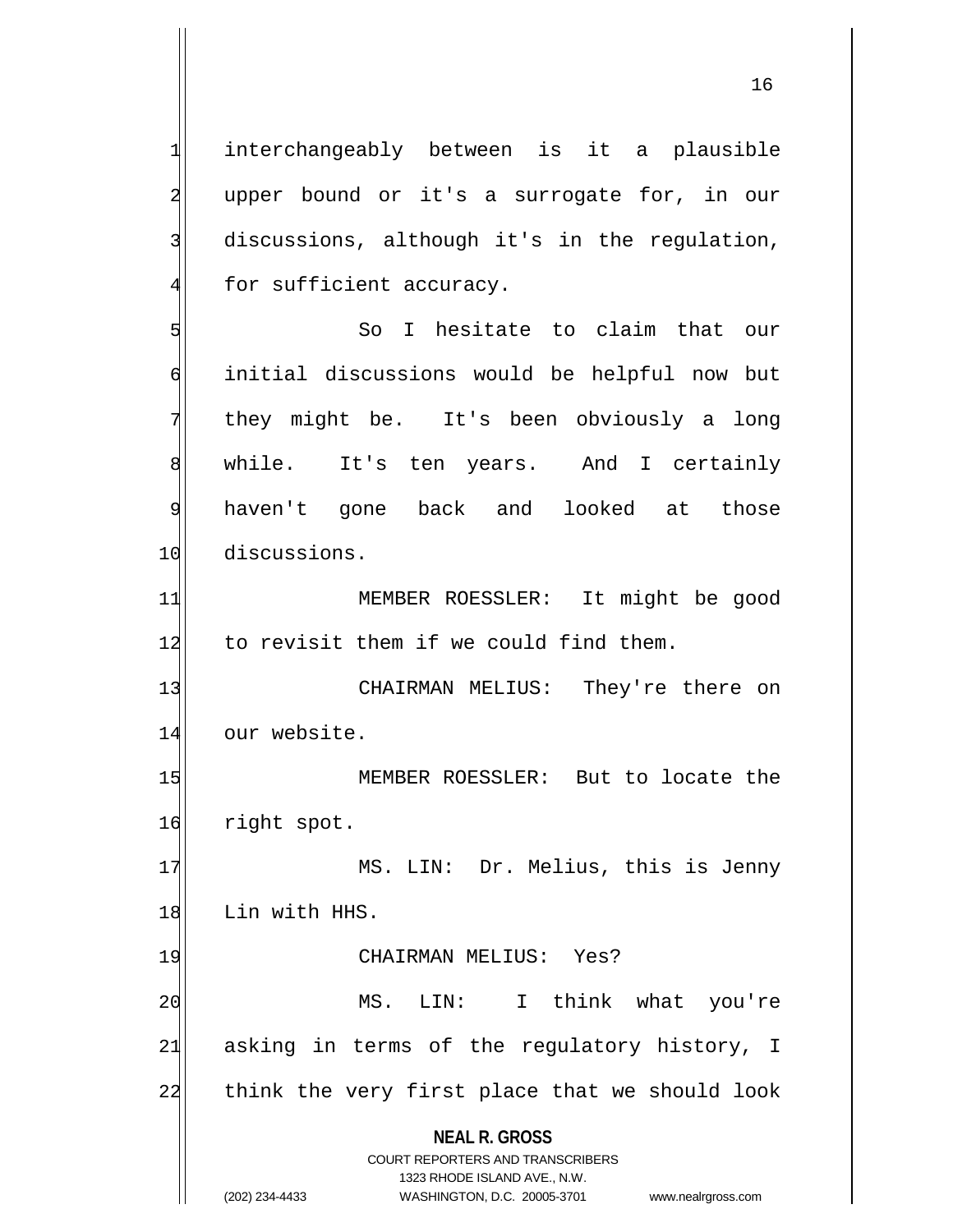$1$  at is the regs themselves and then going back 2 to look at the reg's preamble, the intent 3 language of what the Agency has intent, the  $4$  sufficient accuracy to mean.

5 Solution and it actually does have a 6 definition in there. I think the question the 7 Work Group has tried to answer is a practical 8 application of that term.

9 So I'll be happy to provide an 10 excerpt from the preamble because it's a more 11 definitive history of the regulation on the 12 record as opposed to seeing individual authors 13 opinions of what that sufficient accuracy 14 actually means. So I'll be happy to provide 15 that to the Work Group and to the Agency as 16 well.

17 | CHAIRMAN MELIUS: But, Gen, you 18 weren't involved then. But you should know 19 that, if I recall correctly, the Board's 20 comments on those regulations were quite 21 critical, particularly in the fact that you 22 didn't have a adequate definition of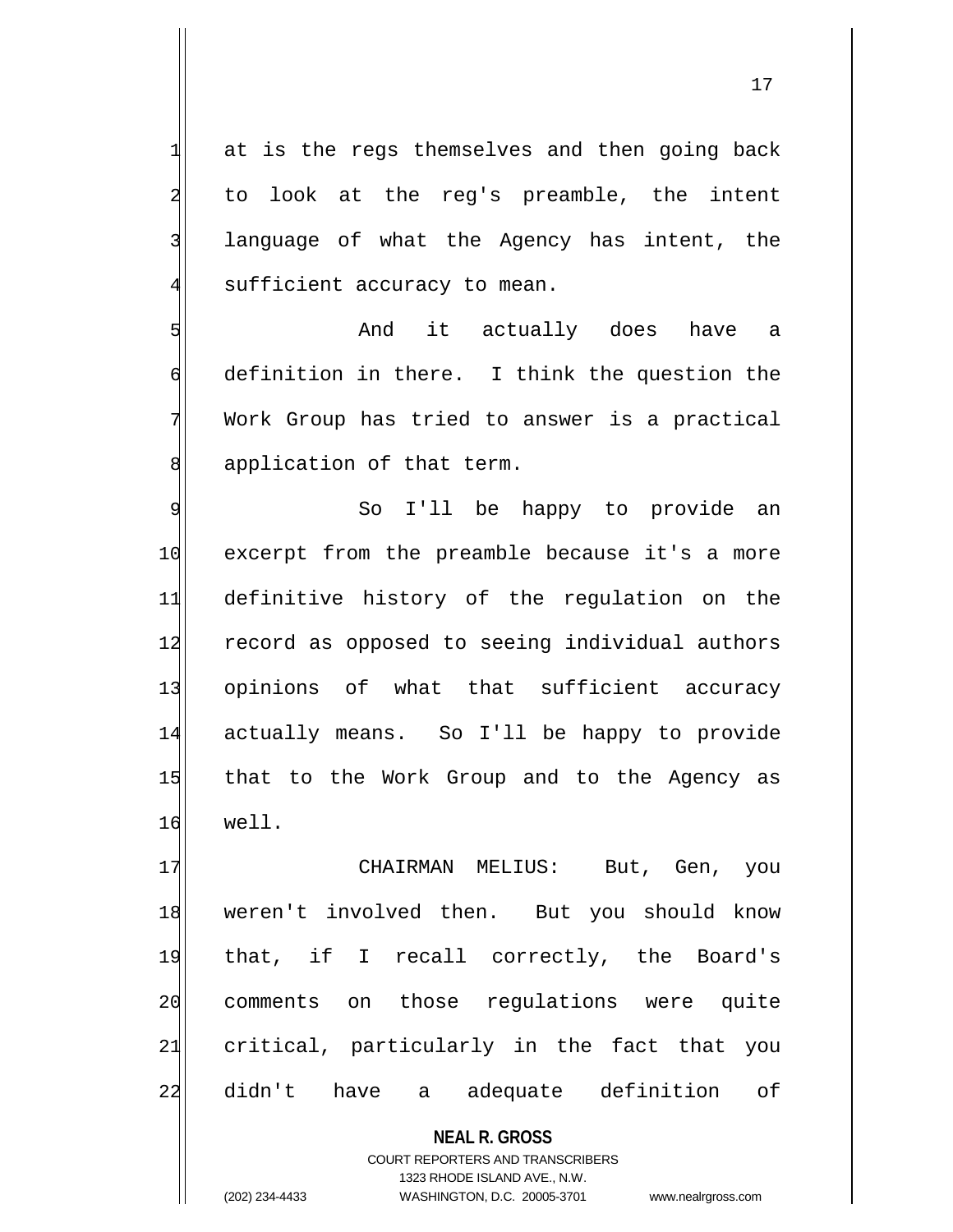$1$  sufficient accuracy.

2 MEMBER ROESSLER: I think, 3 actually, I've been involved since the 4 beginning. But that's been ten years and I 5 don't remember that.

6 But I think if Jenny can provide  $7$  what she's just suggested, of course then the 8 | statical application of the term is what we 9 can get some hints from by looking back at the 10 Board's discussions of it.

11 CHAIRMAN MELIUS: Yes, I quess what 12 I was recommending was that there's their 13 discussions. And I think there were two 14 attempts at the regulations and that there 15 were a set of Board comments, plus some 16 individual comments on the regulations, that 17 would be useful to review again. Obviously, 18 after ten years I think it changes but it 19 maybe helpful as background.

20 MEMBER ROESSLER: Plus, we've  $21$  learned a lot in the ten years that we've been 22 doing this. So it might be beneficial to look

**NEAL R. GROSS**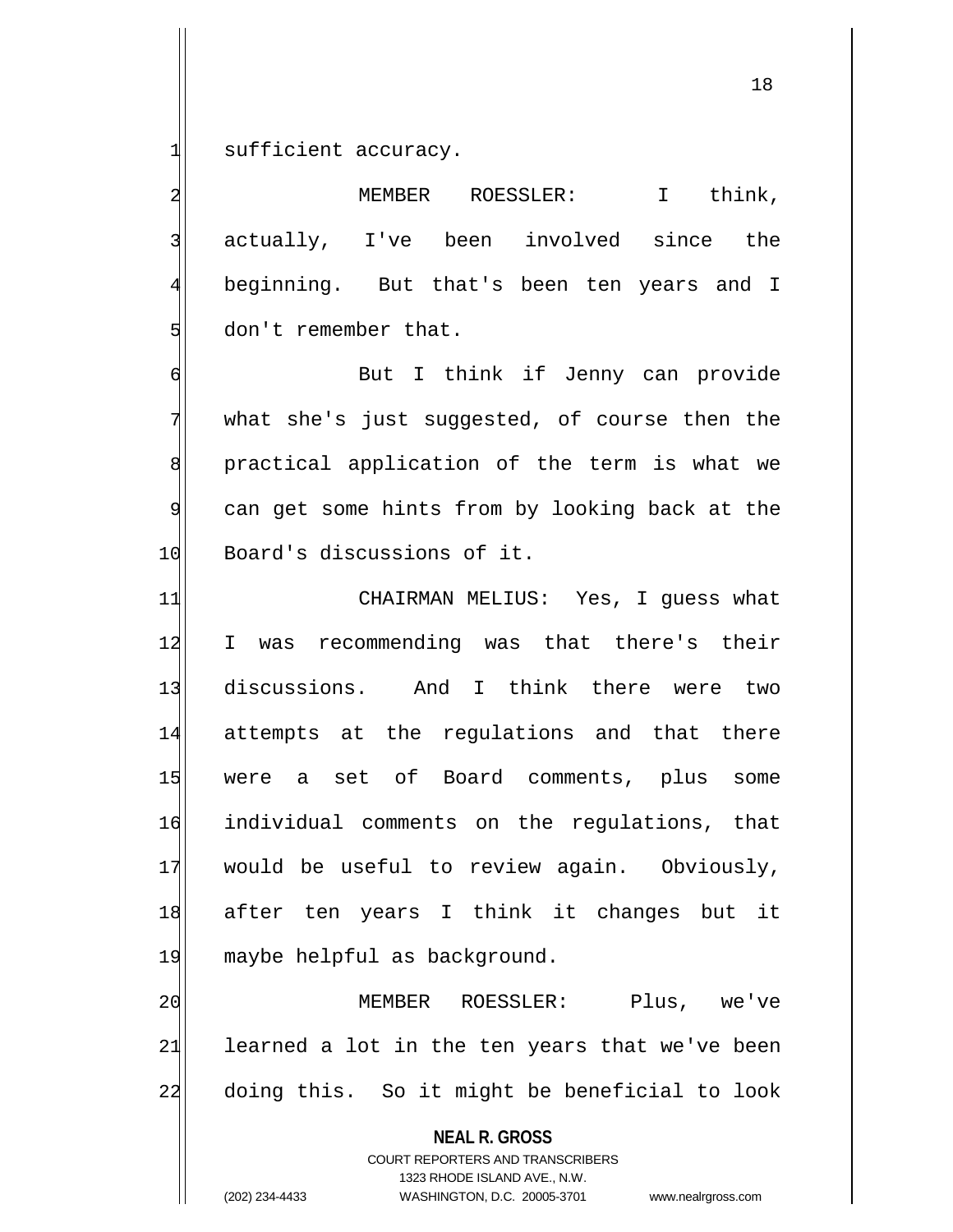$1$  at that again.

**NEAL R. GROSS** COURT REPORTERS AND TRANSCRIBERS 1323 RHODE ISLAND AVE., N.W. (202) 234-4433 WASHINGTON, D.C. 20005-3701 www.nealrgross.com 2 | CHAIRMAN MELIUS: At least we hoped 3 we've learned something, right? Anybody else 4 have comments or thoughts on that? 5 | DR. MAURO: Dr. Melius, John Mauro. 6 I just had another thought. Early on, when we 7 were on the Board, we were asked to write a 8 | procedure for doing SEC Petition Evaluation 9 Report reviews, which is quite detailed. 10 And it was reviewed extensively by 11 the Board. And it has a lot of language in 12 there regarding completeness of data, accuracy 13 of data, that sort of thing. 14 Basically it's the test that we use 15 when we do a scientific review of 16 completeness, et cetera. There may be some 17 language in there that will be helpful, also 18 as a source of information to shed light on 19 how we've been coming at this problem in the 20 past. 21 CHAIRMAN MELIUS: It's a good 22 point, John. And I think it comes to wrestle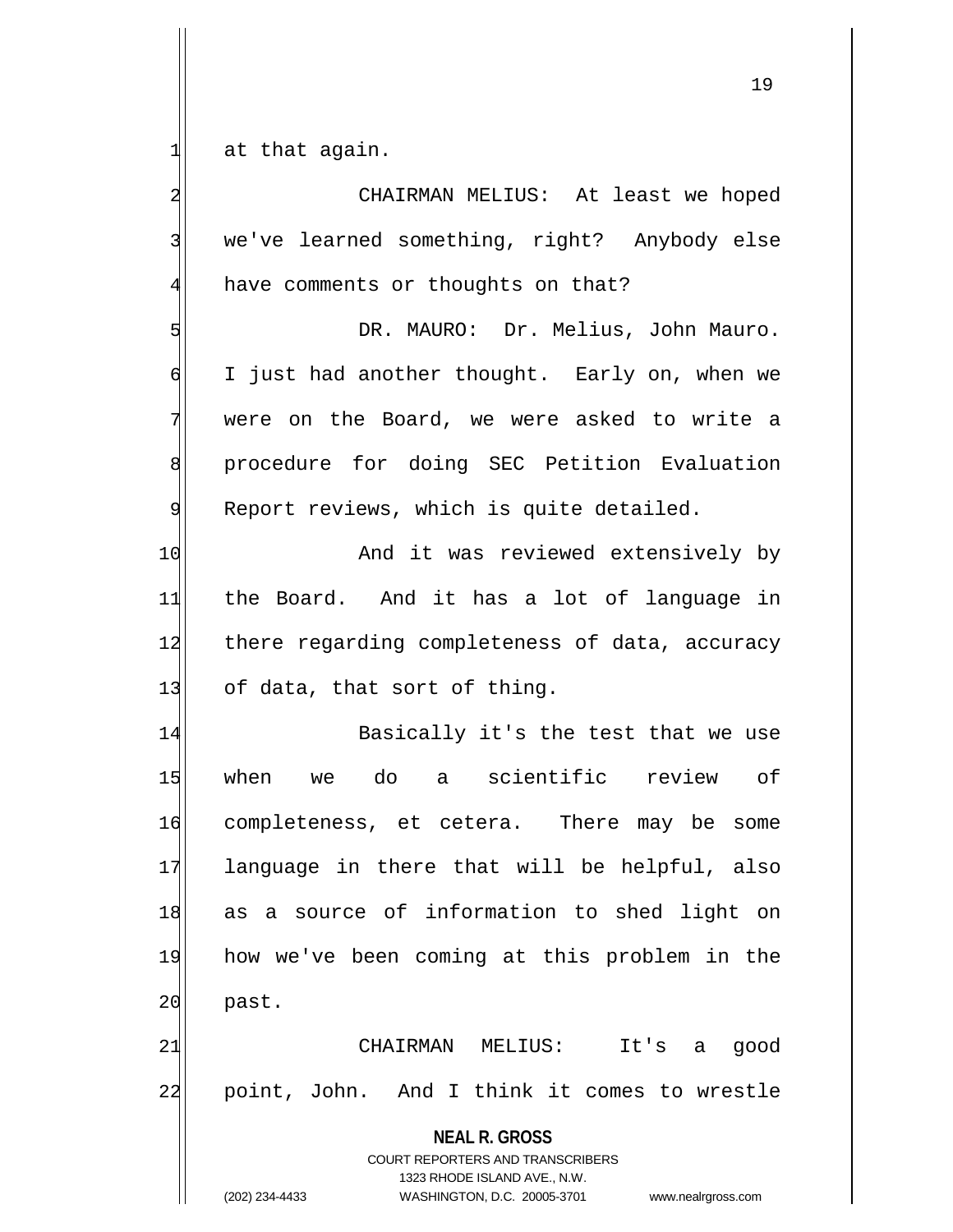20

1 with the plausibility. I interpret a 2 plausible upper boundless was one of the 3 issues.

4 But it doesn't provide a direct  $5$  definition, or a criteria, as much as a set of 6 what needs to be evaluated and a procedure for 7 that evaluation.

8 8 B. MAURO: I could say that 9 procedure, which goes back a ways, does not 10 talk about plausibility. Plausibility 11 actually emerged when we worked on the 12 surrogate data question that became front and 13 center, which was quite a bit later than when 14 we wrote the procedure for the SEC reviews.

15 CHAIRMAN MELIUS: Any other 16 comments, Paul or Josie?

17 MEMBER ZIEMER: No, I think it'll 18 be helpful to gather this information 19 together. And we can proceed to determine 20 whether it's really feasible at some point to 21 develop a more formalized definition or 22 structure against which we measure future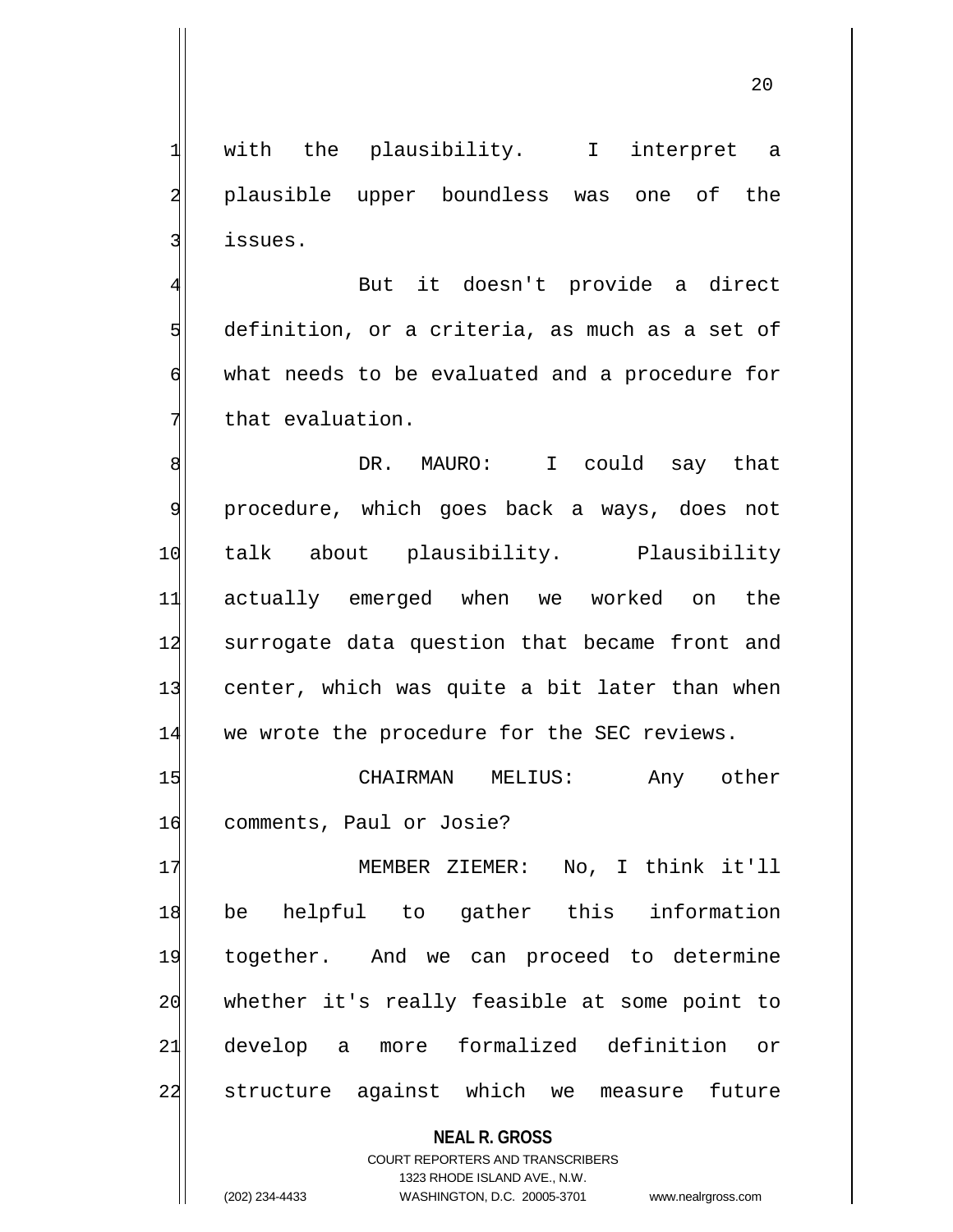1 decisions.

2 | CHAIRMAN MELIUS: Yes, I just want 3 to make sure we were moving this along and not 4 ignoring it. And I think waiting wasn't  $5$  something we should be doing and  $-$ -

6 MEMBER ZIEMER: No, I think we're 7 waiting for NIOSH to complete their first step 8 on this, right?

9 CHAIRMAN MELIUS: Yes, that's what 10 it sounds like. And I don't want to give you 11 an exact date, Stu, but I think if we could 12 have that matrix sometime around the time of 13 the June meeting, or say by the end of June or 14 whatever, and then we could set up a Work 15 Group meeting to focus on that and to provide 16 further discussion.

17 Same time we could, Jen, you said 18 you could help us and pull together the 19 regulatory history and so forth, that would be 20 useful also. I don't know if the old dockets  $21$  are kept online, hidden away someplace or  $-$ 

22 MS. LIN: Actually, I have them.

**NEAL R. GROSS**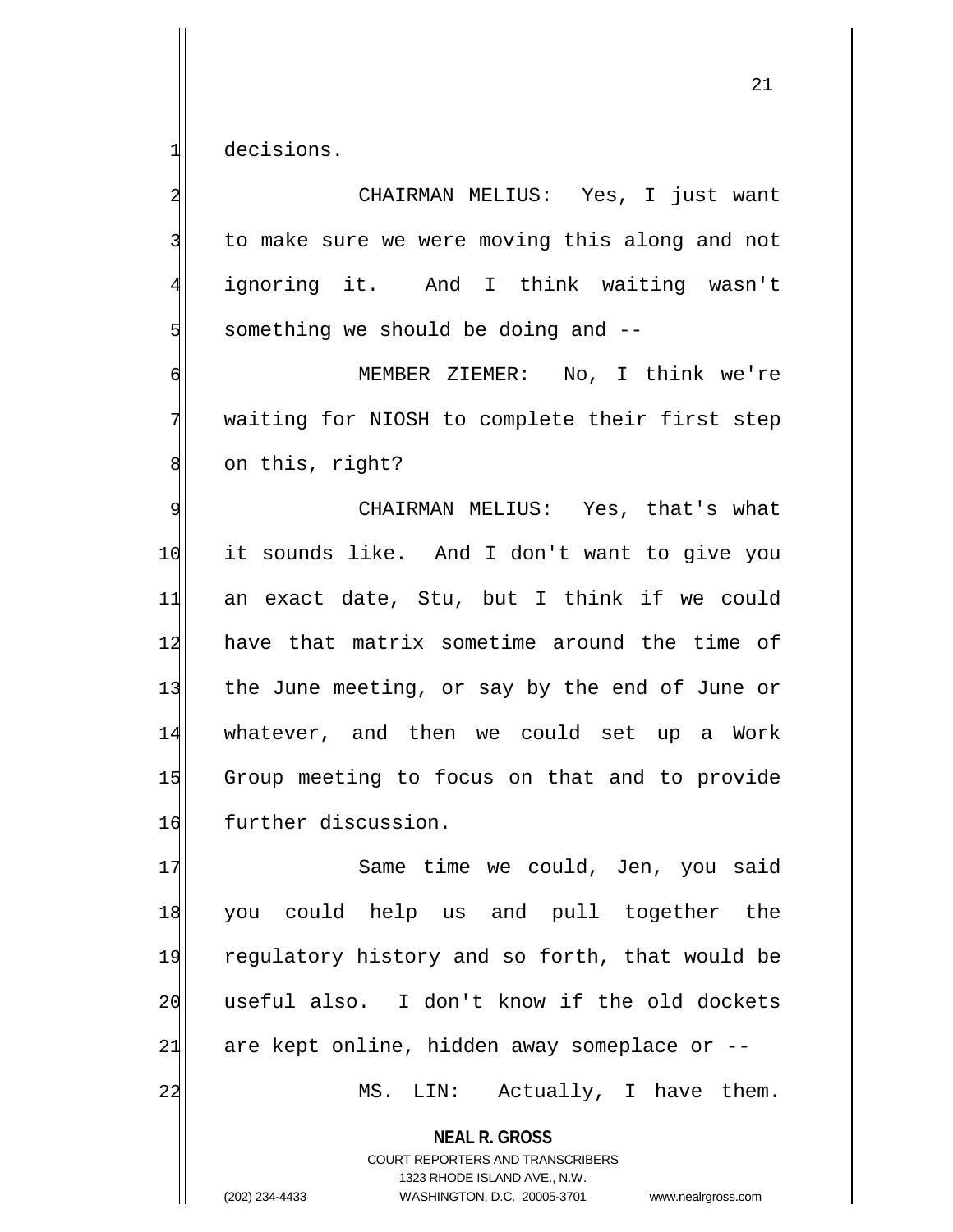**NEAL R. GROSS** COURT REPORTERS AND TRANSCRIBERS 1323 RHODE ISLAND AVE., N.W. (202) 234-4433 WASHINGTON, D.C. 20005-3701 www.nealrgross.com 1 That's how I felt that the Board's comments 2 were all captured in this regulatory document. 3 CHAIRMAN MELIUS: And I believe 4 that our comments were submitted to the  $5$  Secretary at the time. I can't remember 6 exactly what the capacity was then but I know  $7$  we came to an agreement. 8 8 And I think there were some other 9 maybe helpful comments that were submitted on 10 those regulations also that would be useful. 11 MEMBER ROESSLER: Could Jenny send 12 those to Work Group Members? 13 CHAIRMAN MELIUS: Yes, we could put 14 together a package of information or make it  $15$  available on the O: drive or something. 16 MS. LIN: Okay, I can work on that. 17 CHAIRMAN MELIUS: Yes, good. 18 MEMBER BEACH: Sounds like a good 19 start. 20 CHAIRMAN MELIUS: Okay, any other 21| comments or suggestions? If not I think that 22 really accomplishes at least what I wanted to